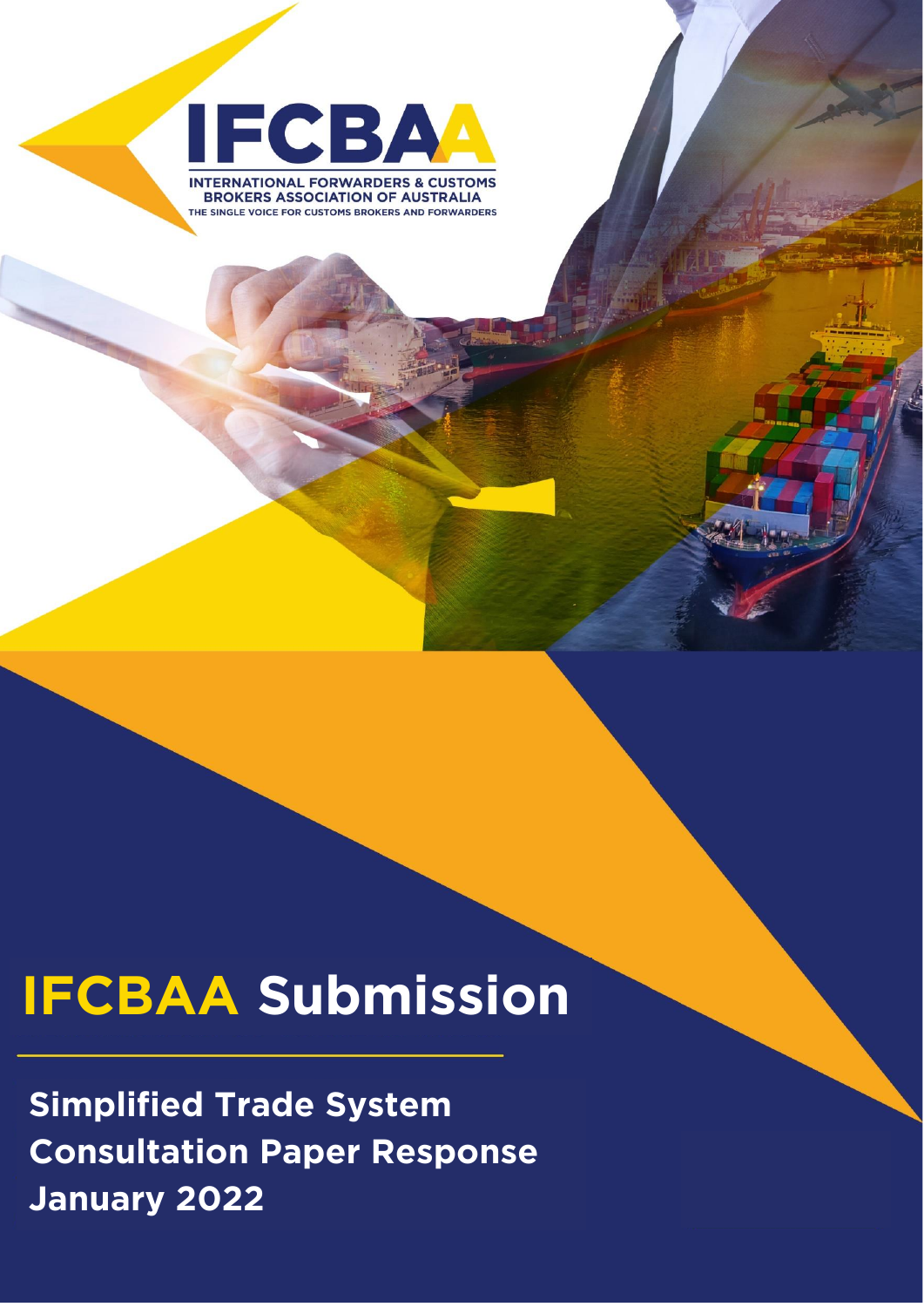## **CONTENTS**

#### **1. INTRODUCTION**

|    | 1.1 | International Forwarders and Customs Brokers Association of Australia Ltd. | $\overline{2}$          |
|----|-----|----------------------------------------------------------------------------|-------------------------|
|    | 1.2 | <b>Contact Details</b>                                                     | $\overline{2}$          |
| 2. |     | <b>IFCBAA RESPONSE TO CONSULTATION PAPER</b>                               | $\overline{\mathbf{3}}$ |
|    | 2.1 | General                                                                    | 3                       |
|    | 2.2 | Reviewing red tape                                                         | $\overline{4}$          |
|    | 2.3 | Digital transformation                                                     | $\overline{5}$          |
|    | 2.4 | Data                                                                       | 6                       |
|    | 2.5 | Federal, state and territory governments                                   | 6                       |
|    | 2.6 | Measuring performance                                                      | $\overline{7}$          |
|    | 2.7 | Innovation in the future trade system                                      | $\overline{7}$          |
|    | 2.8 | Summary                                                                    | $8-9$                   |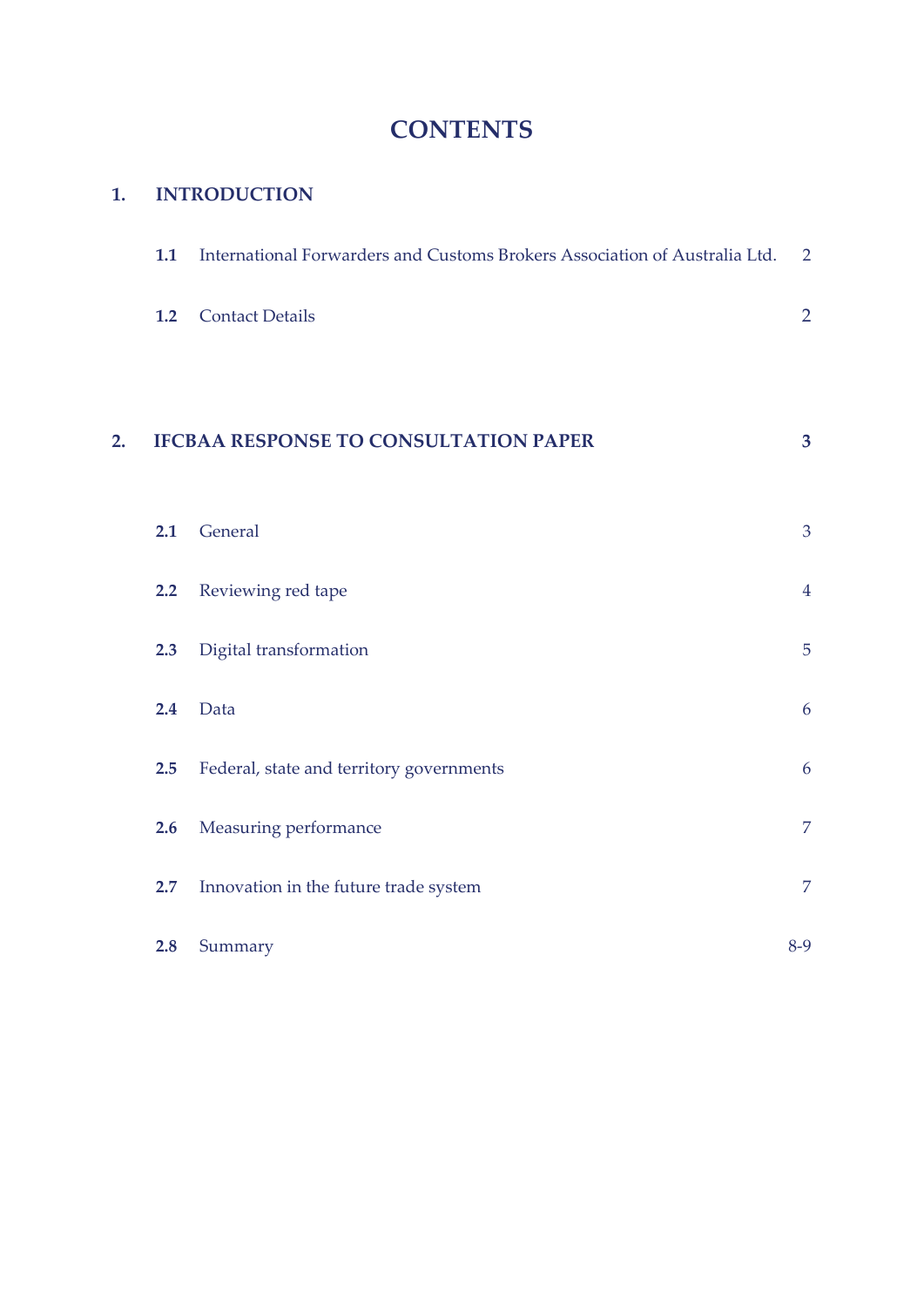#### **1. INTRODUCTION**

#### **1.1 International Forwarders & Customs Brokers Association of Australia Ltd. (IFCBAA)**

IFCBAA is Australia's leading peak national body, representing members' interests in international trade logistics and supply chain management service provision. We are committed to being the single voice for international freight forwarders and licensed customs brokers, operators of premises licensed by the Australian Border Force (ABF) and Department of Agriculture Water and the Environment (DAWE) for the holding and movement of goods subject to customs and biosecurity controls, and other associated groups involved in international trade. IFCBAA represents its members and industry in a diverse spectrum of domestic and international trade committees, forums and discussion groups. In representing its members, IFCBAA also represents the interests of the customers of its members being importers and exporters and those providing goods to importers and exporters. As will be clear, IFCBAA represents (whether directly or indirectly) all parties in the international and domestic supply chain and has done so for many years.

IFCBAA was recently established through the merger of the Customs Brokers and Forwarders Council of Australia Ltd. (CBFCA) and the Australian Federation of International Forwarders Ltd. (AFIF). Further details of IFCBAA, its credentials and its involvement in the movement and clearance of goods in and out of Australia are available at [www.ifcbaa.com](http://www.ifcbaa.com/)

#### **1.2 Contact Details**

All enquiries and responses may be directed as follows:

#### **Mr Zoran Kostadinoski**

Head of Border and Biosecurity

International Forwarders & Customs Brokers Association of Australia Ltd **A**: 116 Lambeck Drive, Tullamarine VIC 3043

- **T:** (03) 8390 6993
- **E: [zkostadinoski@ifcbaa.com.au](mailto:zkostadinoski@ifcbaa.com.au)**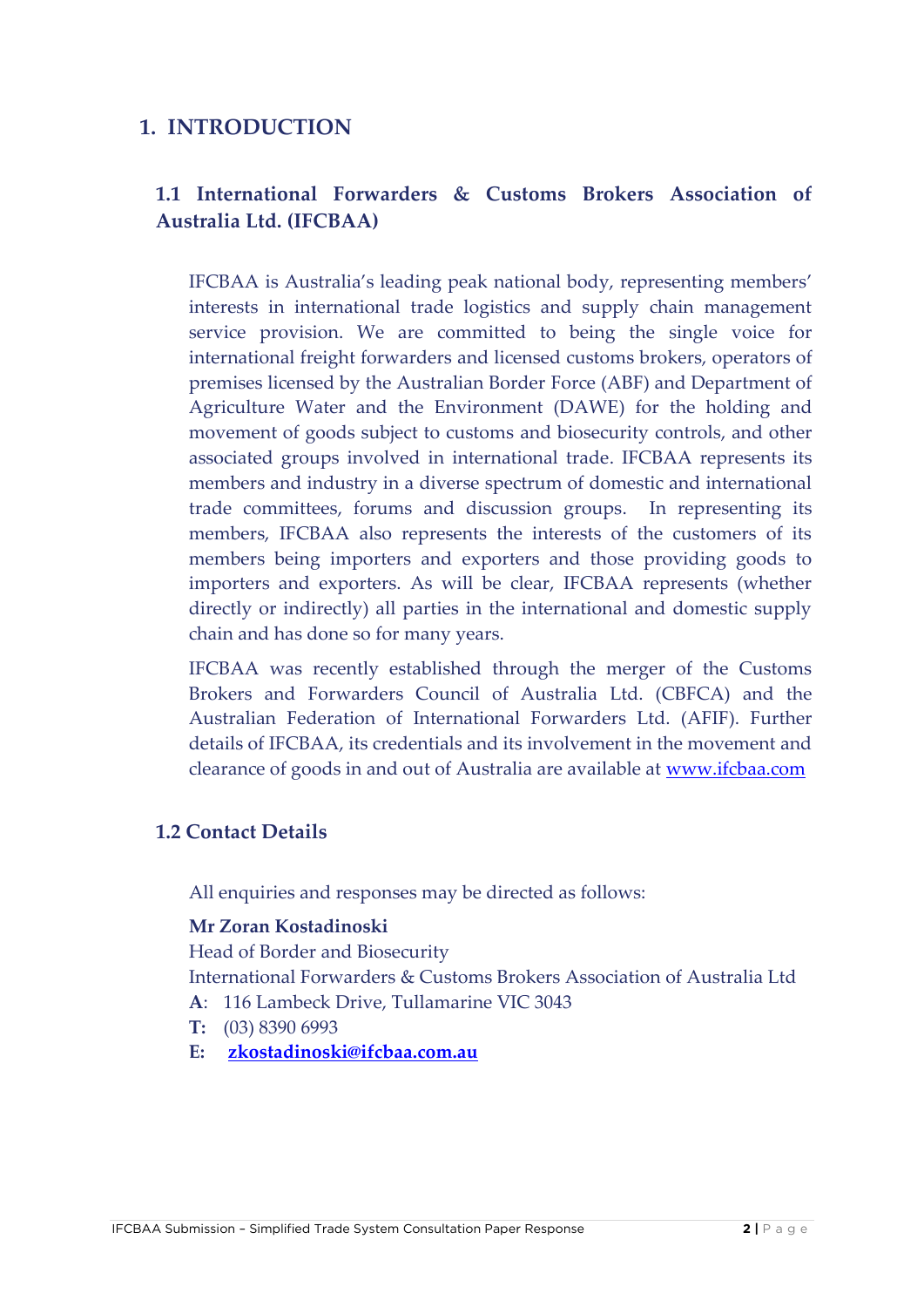## **2. IFCBAA RESPONSE TO CONSULTATION PAPER**

#### **2.1 General**

The International Forwarders & Customs Brokers Association of Australia Ltd (IFCBAA) welcomes the opportunity to provide feedback to this important Simplified Trade System (STS) Consultation Paper and commends the Federal Government for driving this initiative, which aims to make cross-border trade cheaper, faster, and easier for Australian businesses. Streamlining Australia's international trade regulations and modernise outdated ICT systems is welcomed by industry.

Australia is an island nation that heavily relies on international trade to deliver goods and services to consumers. Trade volumes are naturally expected to grow due to population growth and increased consumer demands. Free Trade Agreements and other trade facilitation initiatives open the global markets and provide incentives for traders to reach consumers globally and increase global market share. Increasingly more trade agreements are also starting to take account of digital trade facilitation, with a positive number having binding commitments on data flows.

To manage the expected trade growth, border and biosecurity risks Australia requires an integrated government and industry STS. The global pandemic has highlighted the importance of global and domestic supply chains that facilitate the movement of goods and people.

IFCBAA members (licensed customs brokers and freight forwarders) operate as service providers assisting the importers and exporters to facilitate trade. Our members as service providers are first to be blamed by their customers for regulatory and supply chain delays, which add significant costs to import and export businesses.

On top of the current global supply chain disruptions caused by the pandemic the regulatory policy and process and lack of government agencies integration is a major pain point and barrier to trade. The DAWE imports and export policies, systems and processes are outdated and failing to meet the client service standards, resulting in long delays causing commercial and financial impact on imports and exporters. The SME's are most affected by delays and additional costs which makes it difficult to compete against the bigger companies domestically and internationally.

Our members are well set up and use third party software which can communicate with regulatory agencies and provide track and trace visibility for their clients.

Singapore and Antwerp have a Port Community System where data is shared and used by regulatory agencies and industry. Australia can learn from these systems to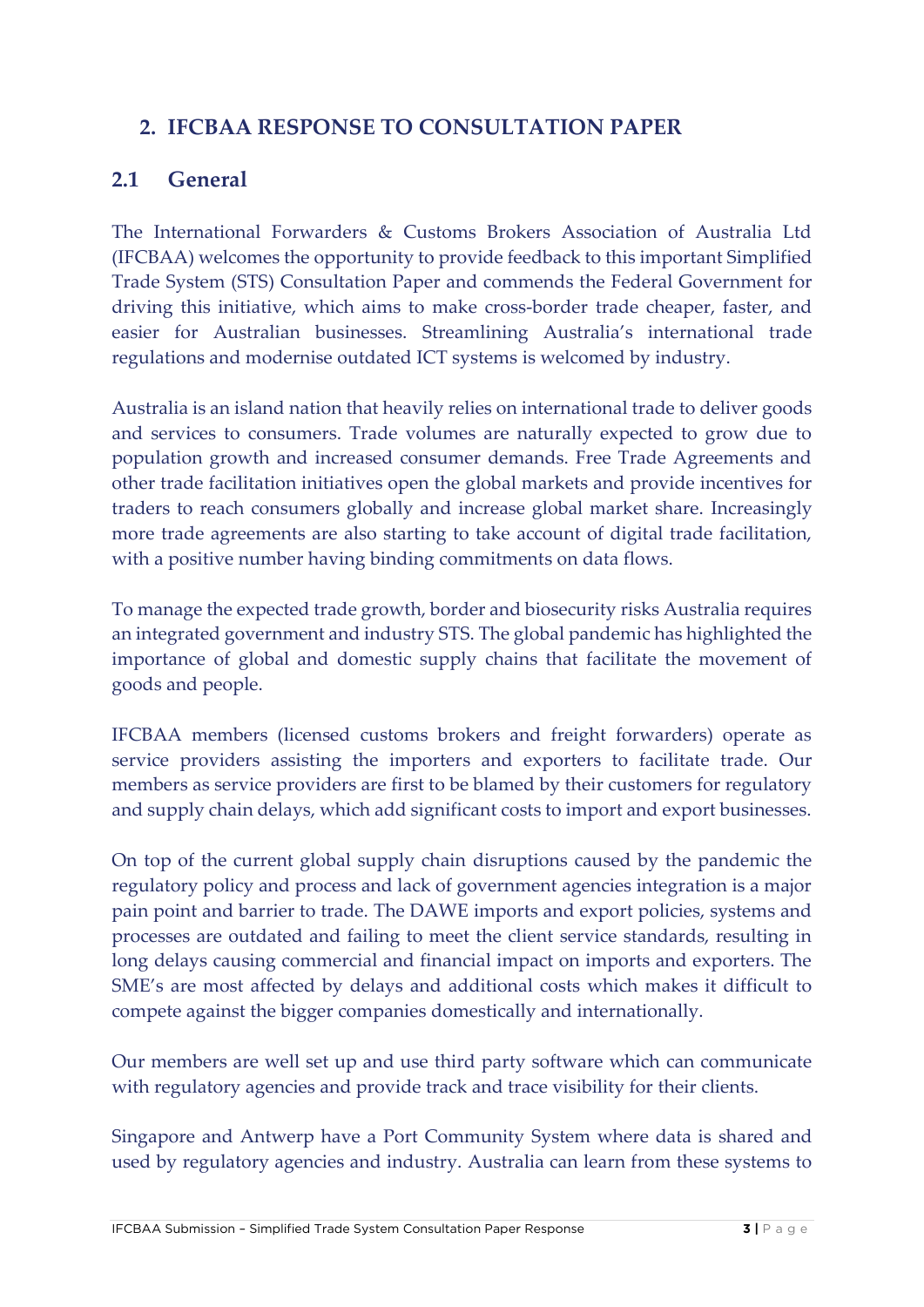help us develop a STS that will be viable for future generations to use and facilitate trade faster, smarter and more cost effective, while managing the border risks.

## **2.2 Reviewing red tape**

**Digital certificates** for clients who intend to communicate electronically with the ABF through the Integrated Cargo System (ICS) must purchase one or more digital certificates. The administration process and cost of digital certificates purchased through DigiCert impacts on businesses. ABF needs to review this to improve the process and reduce costs by moving away from DigiCert, a monopoly service provider and consider MyGovID for identity and security purposes as this will significantly improve the process for managing digital certificates and reduce cost and burden on industry. DigiCert provided advance notice to customers that DigiCert Gatekeeper pricing will be increased starting from 12.00am (AEDT) Tuesday 1 February 2022.

| <b>Certificate Type</b>                                    | <b>Current Price New Price</b> |          |
|------------------------------------------------------------|--------------------------------|----------|
| Gatekeeper Manager Certificate - 2 year validity \$299.00  |                                | \$360.00 |
| Standard Gatekeeper Certificate - 2 year validity \$275.00 |                                | \$330.00 |
| Gatekeeper Device Certificate - 2 year validity            | \$800.00                       | \$960.00 |

For example, one of our member companies has over 50 digital certificates but only about 10 needing to lodge import declarations, the other 40 just need ICS access to check cargo status and arrange delivery of cargo that is clear in the ICS.

The **ABF depot licence and DAWE Approved Arrangement Class 1.3** regulations and processes can be integrated to reduce duplication. ABF Depots are places licensed by the ABF and used by importers and forwarders to hold goods that must be moved away from the wharf or airport but have not yet been cleared for home consumption.

DAWE Approved Arrangements Class 1.3 are places where goods can be moved from the wharf for biosecurity inspection.

Both border agencies have a common purpose but operate independently resulting in duplication of costs for applications and ongoing compliance audits from both regulatory border agencies. The application processes can also be automated to move away from manual application forms to online portal for better management of licenced and approved depot obligations.

The Fit and Proper status checks for people operating in licensed depot needs to be integrated and used by both regulatory agencies to avoid duplication as currently both border agencies undertake independent fit and proper status checks.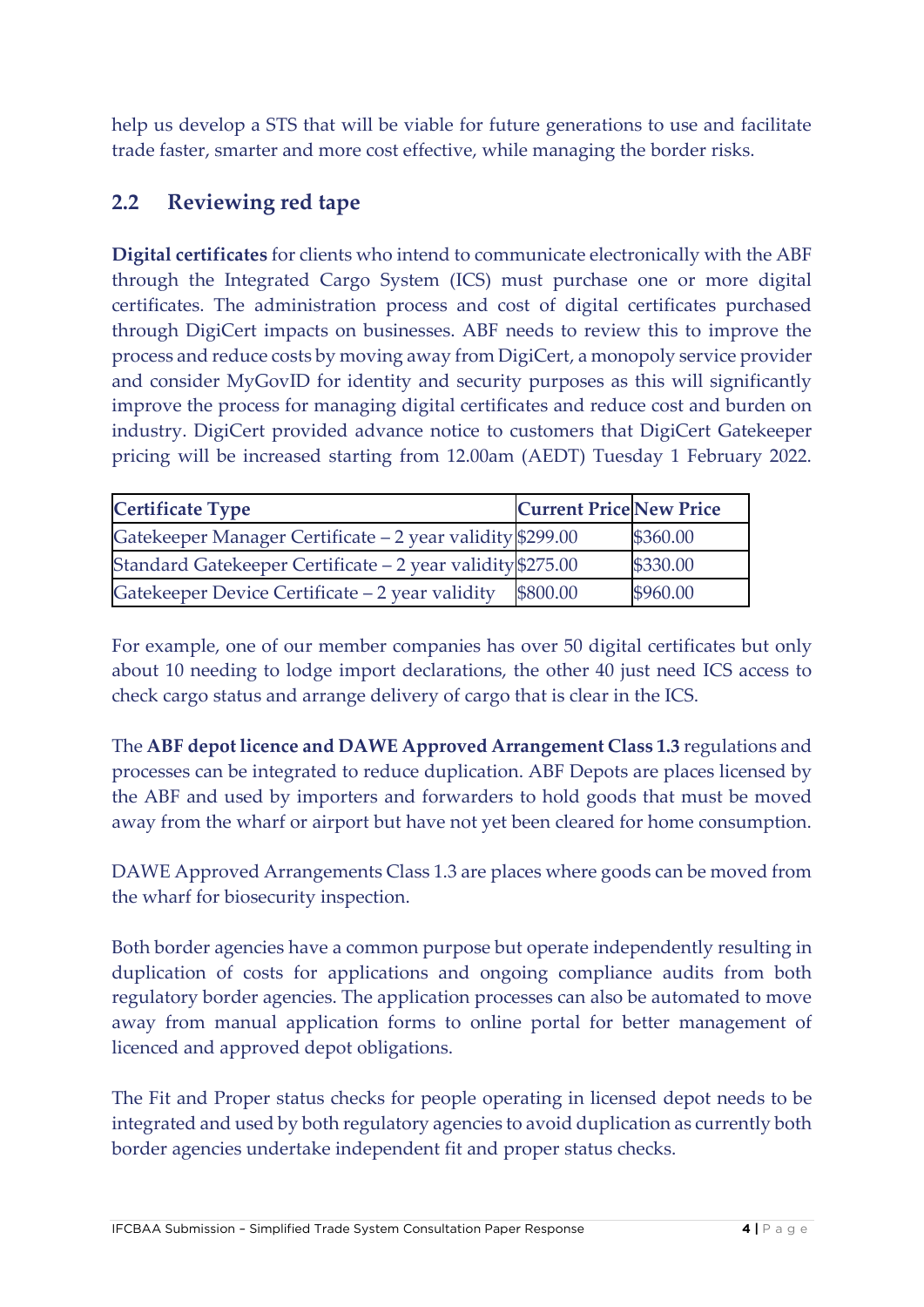### **2.3 Digital transformation**

Our members use third party software such as Wise Tech Global, Trade Window, Expedient Software and others to run their businesses and for communication with the ABF Integrated Cargo System (ICS) or direct access to ICS using a digital certificate to access cargo status. The software also provides track and trace visibility for their clients as our members assist the importers and exporters to facilitate trade.

There is lack of integration between ABF's ICS and the DAWE systems. An opportunity exists to fully integrate the systems to reduce duplication of data entry as information submitted to ABF via the ICS is not fully utilised by DAWE for the biosecurity assessment as they heavily rely on documentation to be submitted to DAWE via the Cargo Online Lodgement System.

Due to increased trade volumes and biosecurity risks, the reliance of transactional manual documentation assessment is not viable operational model for the future. DAWE has struggled to meet client service standards impacting commercially and financially on the trading community and considered a barrier to trade.

Application forms for import and export permits, approved arrangements etc. need to be automated for industry and regulators to access online. Reliance on paper or scanned documentation, emails and form is not viable for the future and needs automation and system integration to improve access and efficiency.

The department continues to struggle with outdated information systems that affect the way information is recorded, retrieved, analysed and distributed. This impacts the single view of an entity's compliance history, which is foundational to a future coregulatory operational model.

#### The Inspector-General of Biosecurity in a recent report said:

*The Departments ability to make stronger investment in more capable frontline staff and support tools appears to first depend on freeing up staff roles in a number of areas where processing is currently inefficient. The department needs to prioritise the transition to electronic documentation and use of digital technology. It needs to move to the use of artificial intelligence (AI) tools for document/label scanning and analysis, and wider adoption of co-regulatory arrangements for sophisticated import sector companies. How does the department determine suitability for a co-regulatory arrangement or the development of low-risk importer profiles if it does not have a view of which entities have good compliance*? 1

<sup>1</sup> REVIEW REPORT NO. 2020–21/01 - *[Adequacy of department's operational](https://www.igb.gov.au/sites/default/files/documents/operational-model-biosecurity-risks_0.pdf) [model to effectively mitigate biosecurity risks in evolving risk and business environments](https://www.igb.gov.au/sites/default/files/documents/operational-model-biosecurity-risks_0.pdf)*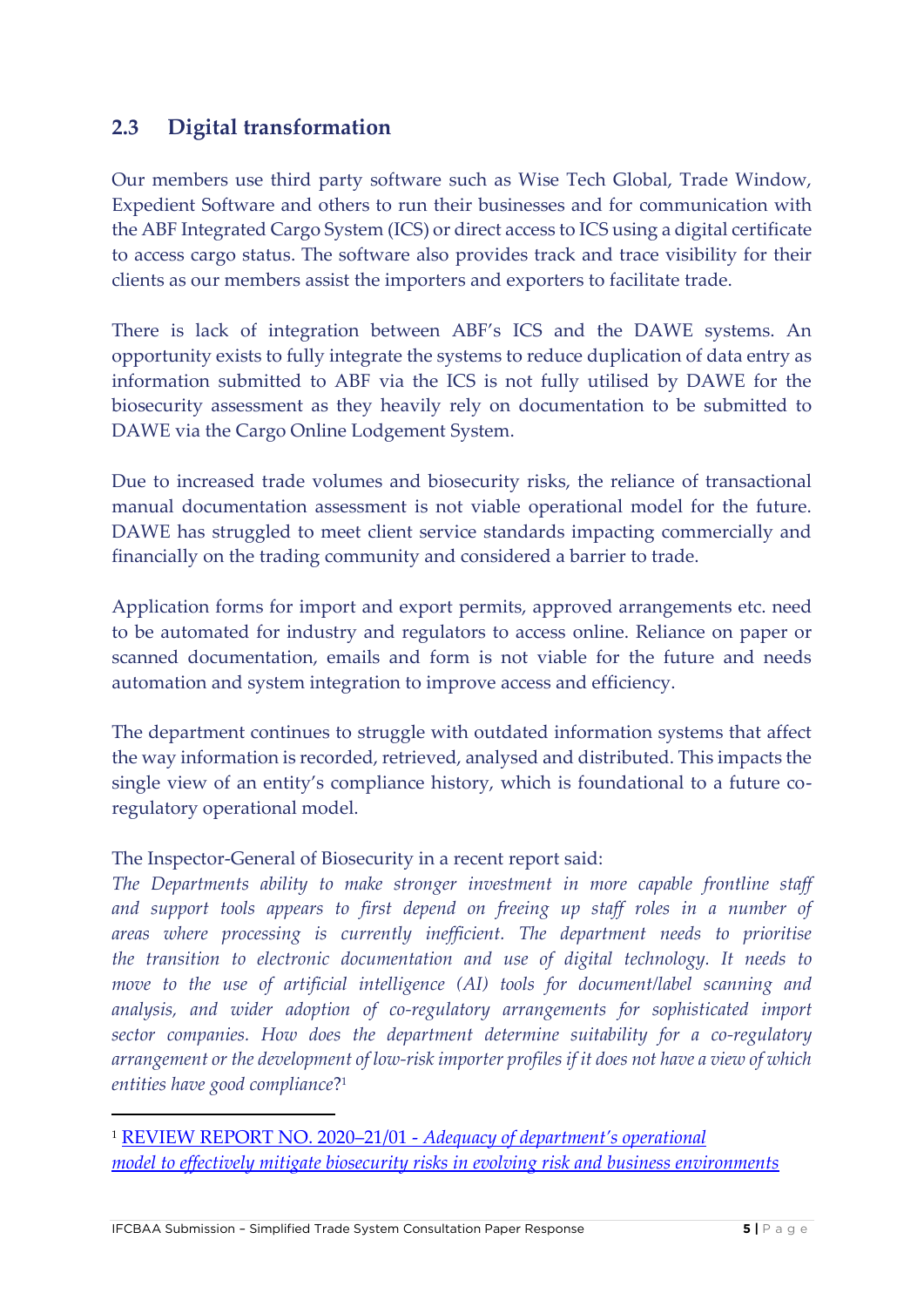Our members will benefit if information and documentation is submitted in a single STS where regulatory agencies can access relevant date for their border and biosecurity assessment, intervention, security, and compliance. The date reported in the ICS by industry should be better utilised by regulatory agencies including the DAWE.

## **2.4 Data**

As stated earlier in this submission there is lack of integration between ABF's ICS and the DAWE systems. An opportunity exists to fully integrate the systems to reduce duplication of data entry as information submitted to ABF via the ICS is not fully utilised by DAWE for the biosecurity assessment as they heavily rely on documentation to be submitted to DAWE via the Cargo Online Lodgement System.

The government should develop a STS with integration connectivity with other industry systems to share data and improve cross border trade. Industry data and documentation should be submitted to a single portal for regulators to access, assess the risks and issue direction to facilitate trade. A single touch point for industry will reduce duplication and costs. The systems currently used by industry can continue to provide information to the STS.

For example: Our members via a third-party software provide data to ABF's ICS system by way of reporting cargo to meet the cargo reporting regulatory requirements and submit full import declaration about the cargo.

IFCBAA has no issues with any regulation that mandates the sharing of nonconfidential information, as the data can be used to improve the trade facilitation efficiency.

### **2.5 Federal, state and territory governments**

Overall, the border and biosecurity policies and processes are nationally consistent.

As our members operate national businesses and utilise ABF's optional port lodgement, a national consistent policies and processes are essential to move goods across the borders.

One area the requires a review is the importation requirements of legal firearms. Due to different state requirements, it is complex to move imported firearms from Victoria to New South Wales. Import permits and state Police approvals for holding and movement of firearms should be nationally consistent.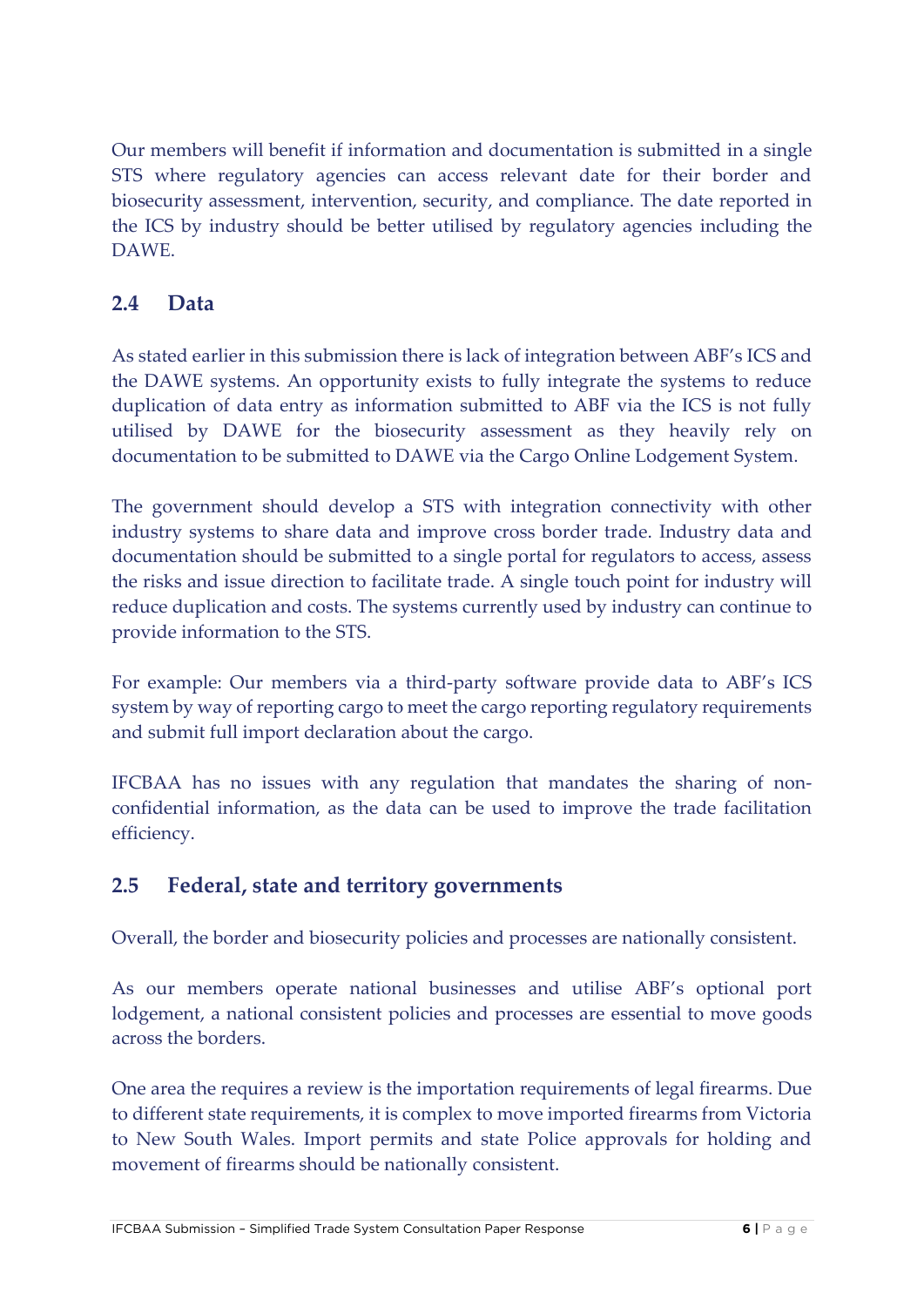#### **2.6 Measuring performance**

Our members as service providers rely on the efficiency of supply chain partners and regulatory border agencies to facilitate trade. Importers and exporters compete not only on price but supply chain efficiency. Our members are measures by their client's (importers and exporters) based on the service they provide and delivering their products at the right time, place, price and in good condition. To manage the supply chain, they use third party software which communicates to ABF's ICS and provide track and trace visibility to clients to view and manage their orders.

Unfortunately, IFCBAA has not seen data used effectively across the trade environment to measure success. Each key industry stakeholder and regulatory agency holds its own date, however there is very little integration or sharing of data to provide 'end to end' visibility and to measure performance. Some regulatory agencies like the DAWE do not have the system capabilities to capture data to be used for analytics, performance measurement and measure industry compliance.

The STS can be the national platform to capture all the required trade data to track and measure Australia's trade performance.

#### **2.7 Innovation in the future trade system**

Our members are already using latest technology that integrates with some border agencies and provides visibility to its clients. As essential service providers our members managed to continue to facilitate trade during the global pandemic, utilising their systems and online technology to say connected with overseas offices, supply chain partners and customers.

What is required is a STS that integrates with existing third party software used by industry and regulatory border and biosecurity systems to achieve a single window for trade to reduce duplication, costs and improve the efficiency of the Australia's trade system. The STS is fundamentally about improving the international competitiveness of Australian businesses and increasing the efficiency of government processes. Manual government processes need to be automated as we move towards a digital trade that removes paper documents, scanned documents and emails. It is critical to have integrated government and industry system that talk to or share date with each other.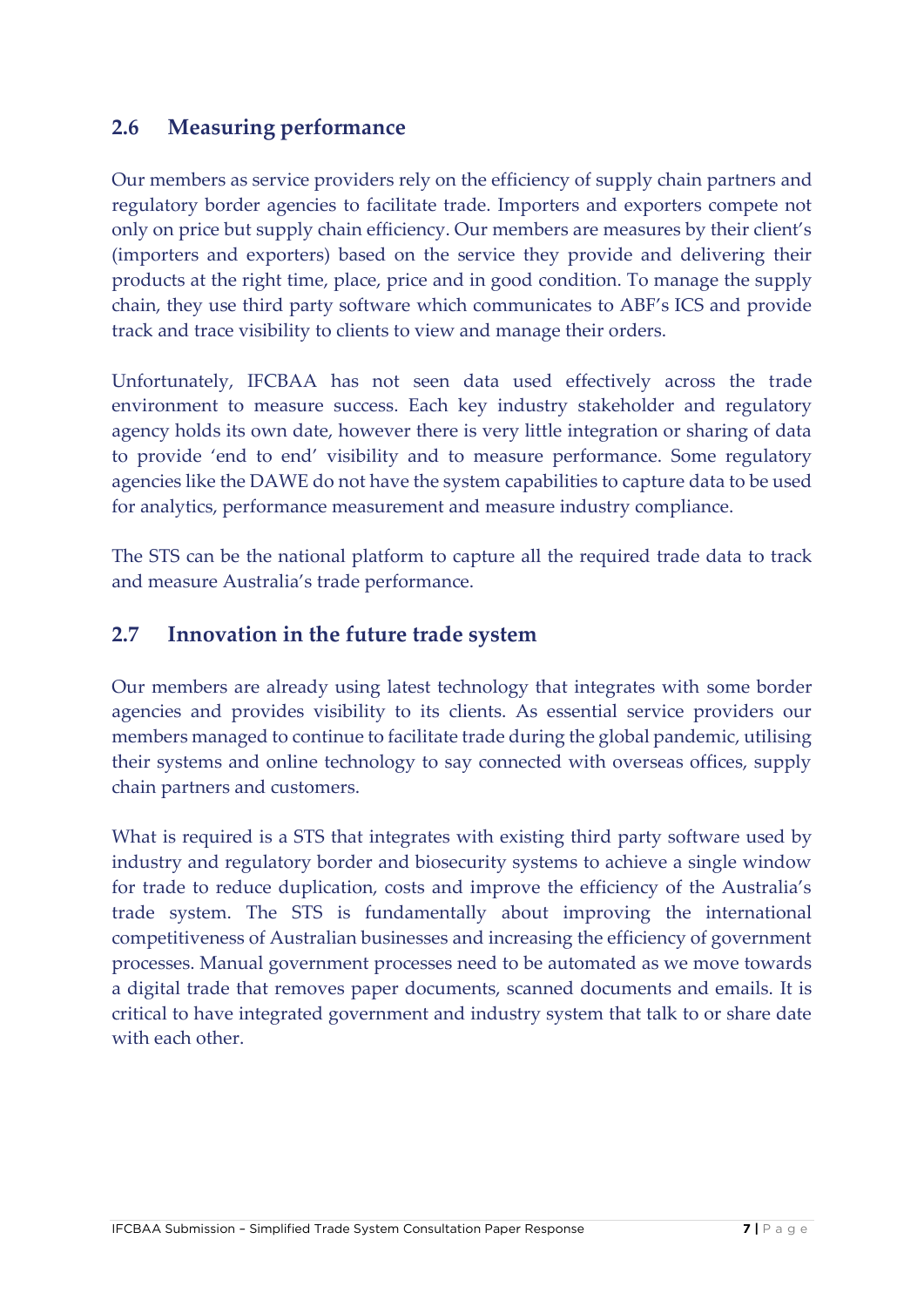#### **2.8 Summary**

IFCBAA welcomes any further discussions with the Simplified Trade System Implementation Taskforce as we share a common interest to ensure a STS is developed and viable to meet the government and industry trade requirements more effectively, efficiently and sustainably into the future.

The signing of Free Trade Agreements (FTAs), including the Regional Comprehensive Economic Partnership (RCEP) will improve the procedural requirements for verification of origin, and details the obligations of importers, exporters and certificate issuing bodies.

The agreement also stipulates provisions concerning certain customs procedures and trade facilitation measures, including those dealing with pre-shipment inspection, pre-arrival processing for importation of goods, advance rulings on matters like tariff classification and origin of goods, simplified customs procedures for the efficient release of goods, application of information technology to support customs operations, as well as additional trade facilitation measures related to import, export or transit procedures to authorised operators who meet the specified criteria of the agreement.

These aim to ensure predictability, consistency, and transparency in the application of customs laws and regulations of each Party, and to promote efficient administration of customs and quarantine procedures in the region, thereby facilitating trade among the Parties through a strengthened environment for global and regional supply chains. Digital trade solutions are required to facilitate FTAs and enable importers, exporters and certificate issuing bodies to take full advantage of the agreements.

The World Trade Organisation estimates that digital trade solutions alone could reduce trade costs by 14.3 percent and boost global trade by up to US\$1 trillion per year.<sup>2</sup>

Digital trade is the way forward for Australia, which finds that digital trade solutions have the potential to drive fundamental changes in the supply chain and unlock economic benefits equivalent to a major trade agreement for every country pairing that adopts digital trade. There are many benefits from the increased adoption of digital trade. These include:

<sup>&</sup>lt;sup>2</sup> [https://www.wto.org/english/res\\_e/booksp\\_e/world\\_trade\\_report15\\_e.pdf](https://www.wto.org/english/res_e/booksp_e/world_trade_report15_e.pdf)